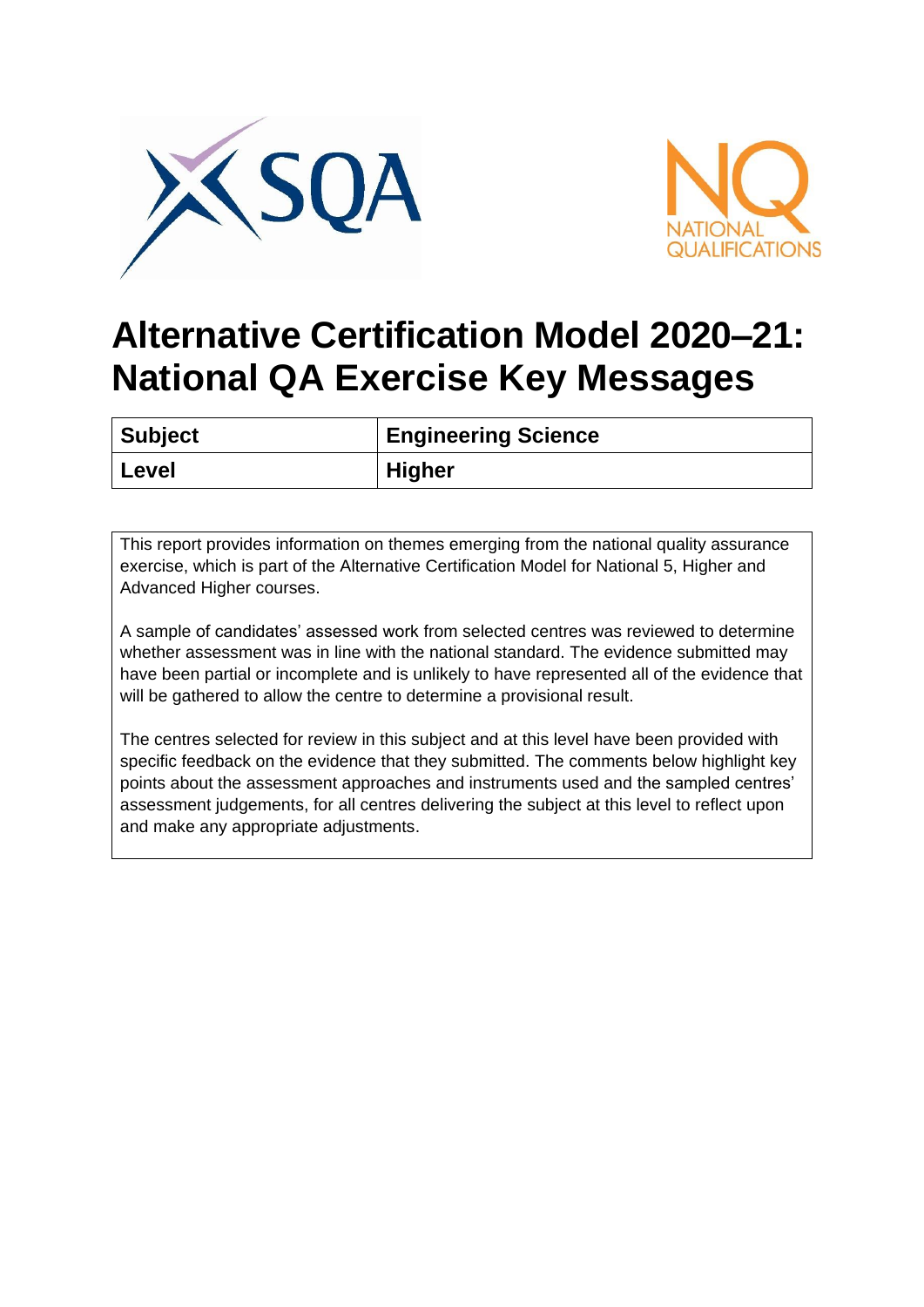## **Section 1: Comments on approach to assessment**

Most centres submitted evidence that was either the SQA 2021 NQ assessment resource (question paper) or an internally assessed question paper of their own devising (which typically replicated the approach, level of demand and structure of SQA assessments). This was consistent with the published subject-specific guidance.

In some instances, centres split their assessment instrument into smaller parts or delivered it on multiple occasions. This is still valid. However, it may affect demand as these shorter assessment instruments lack the integrated nature of the questions in section 2.

Centres are not required to use assignment-type evidence because the SQA assignment was withdrawn this session. However, one centre did submit assignment-type evidence. This was valid because it was similar to the structure of the SQA assignment, was centre-devised and was not already in the public domain.